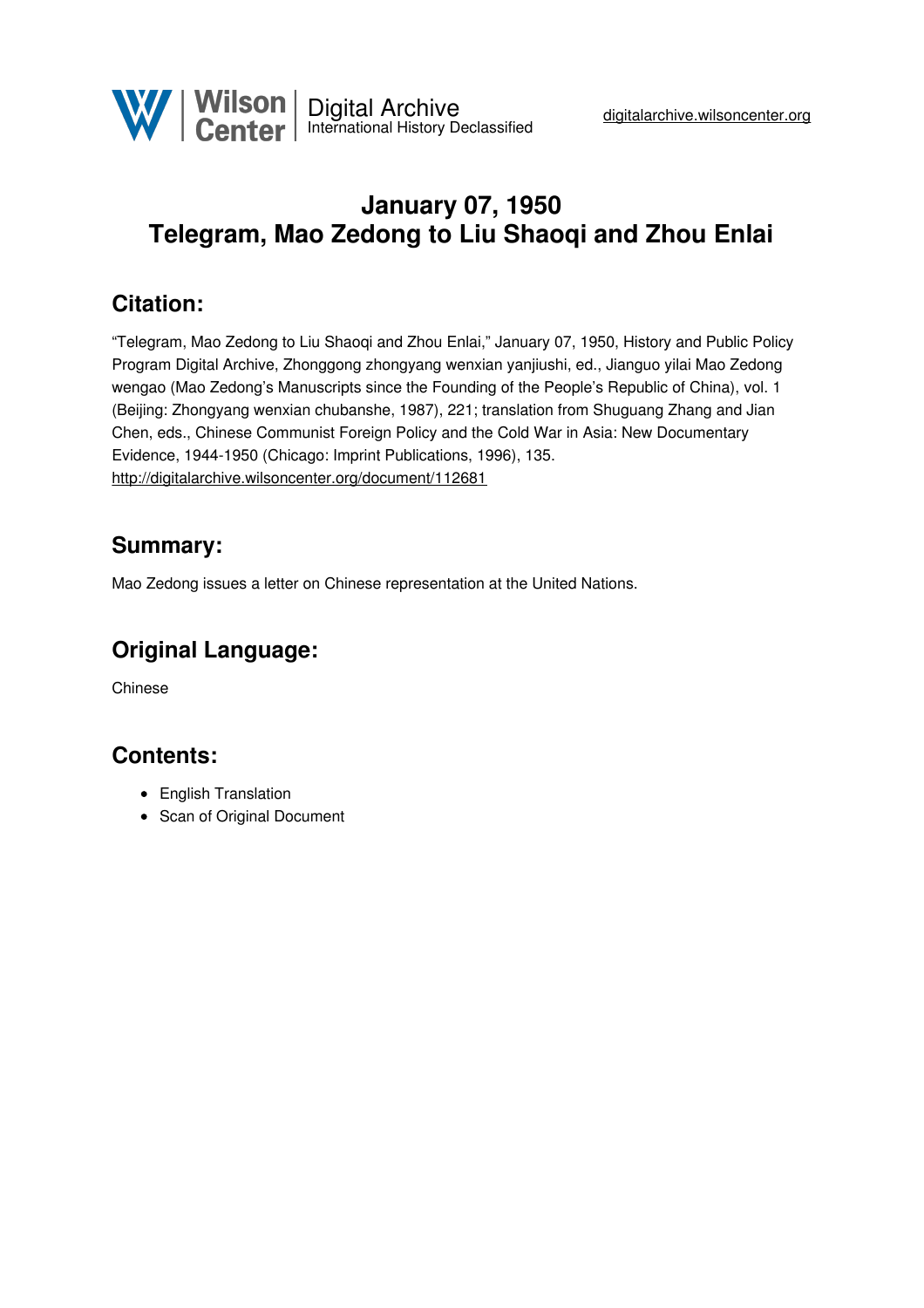To [Liu] Shaoqi and [Zhou] Enlai:

Here is a draft of the statement that Zhou is to telegraph to the president of the United Nations General Assembly, the United Nations secretary general, and the governments of the ten member states of the United Nations Security Council (do not send it to Yugoslavia).<sup>[1]</sup> Please dispatch the telegram per this draft.

Mao Zedong

12:00 p.m., 7 January [1950]

<sup>[1]</sup>The full text of Zhou Enlai's telegram to the United Nations, which was dispatched on 8 January 1950, was as follows:

"Lake Success, to Mr. Carlos Romulo, President of the United Nations General Assembly; to Mr. Trygve Li, Secretary General of the United Nations; also to the member states of the United Nations Security Council--the Soviet Union, the United States, Great Britain, France, Ecuador, India, Cuba, Egypt, and Norway: The Central People's Government of the People's Republic of China is of the opinion that it is illegal for the representatives of the remnants of the reactionary gang of the Chinese Nationalist Party to remain in the Security Council. It therefore holds that these representatives must be expelled from the Security Council immediately. I am specially calling your attention to this matter by this telegram, and I hope that you will act accordingly."